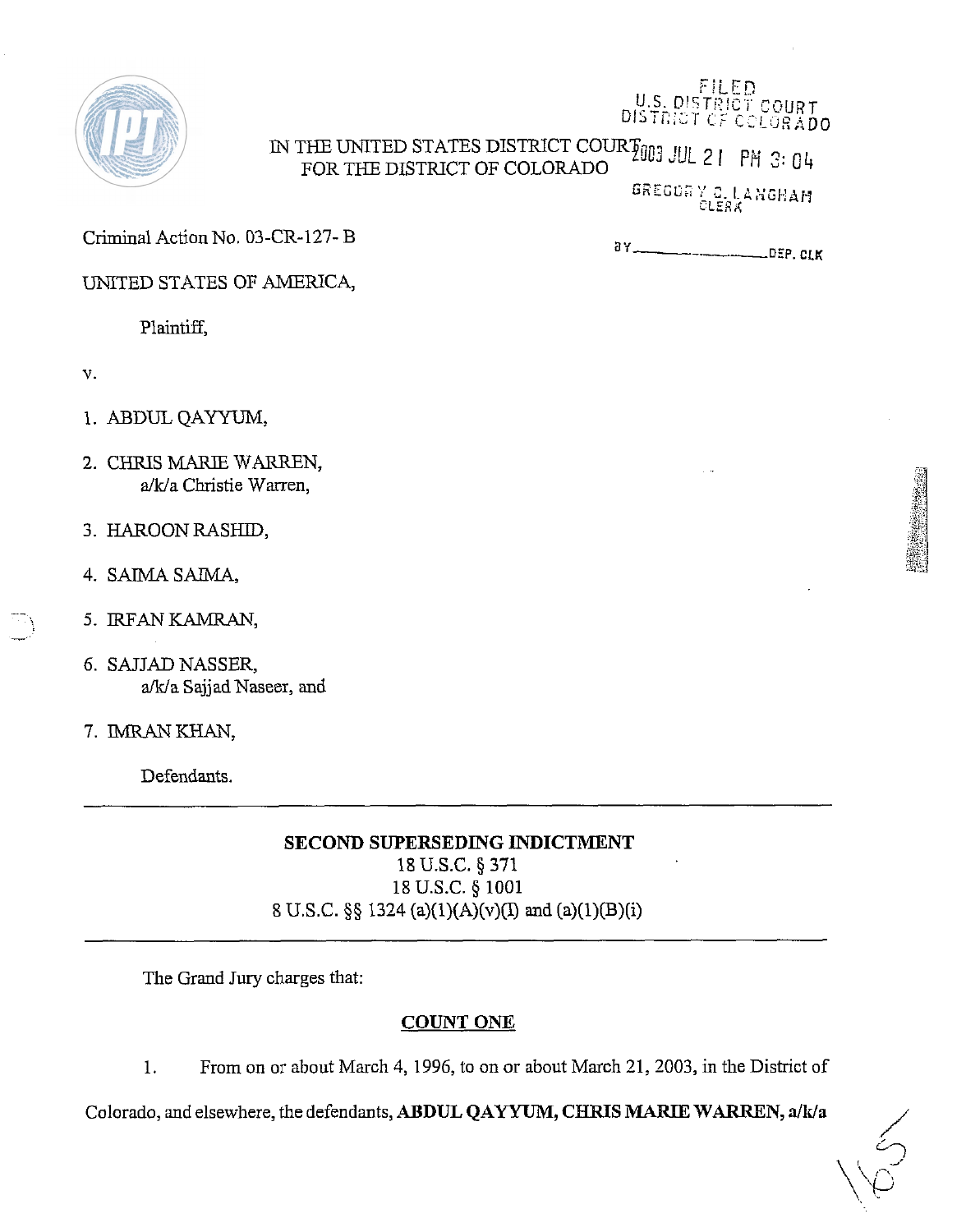**"Christie Warren," HAROON RASHID, SAIMA SAIMA, IRFAN KAMRAN, SAJJAD** NASSER, a/k/a "Sajjad Naseer," and **IMRAN KHAN** did knowingly and willfully combine, conspire, confederate and agree with each other and with persons known and unknown to the Grand Jury to defraud the United States by obstructing, interfering, impairing, impeding and defeating, through fraudulent and dishonest means, the legitimate functioning of the government, that is, the regulation and control of immigration of aliens into the United States.

### **THE PURPOSE AND OBJECT OF THE CONSPIRACY**

2. It was the purpose and object of the conspiracy that IMRAN KHAN, an otherwise inadmissible alien, with the assistance of **ABDUL QAYYUM, CHRIS MARIE WARREN**, a/k/a "Christie Warren," HAROON RASHID, SAIMA SAIMA, IRFAN KAMRAN, and SAJJAD **NASSER, a/k/a "Sajjad Naseer,"** fraudulently and unlawfidly would enter and remain in the United States.

### **TElE MANNER AND MEANS OF THE CONSPIRACY**

**3.** The manner and means by which the defendants sought to accomplish the conspiracy included, among others, the following:

a. At various time between on or about March 4,1996, and on or about August 19, 1997, through fraudulent and deceptive means, including but not limited to the filing of false immigration documents, one or more of the defendants arranged for the entry of IMRAN KHAN, an illegal alien, into the United States.

b. At various times between on or about August 19, 1997, and on or about March 21, 2003, one or more of the defendants provided **IMRAN KHAN** with housing and other forms of support in order to continue his unlawful presence in the United States.

c. At various times between on or about August 19, 1997, and on or about March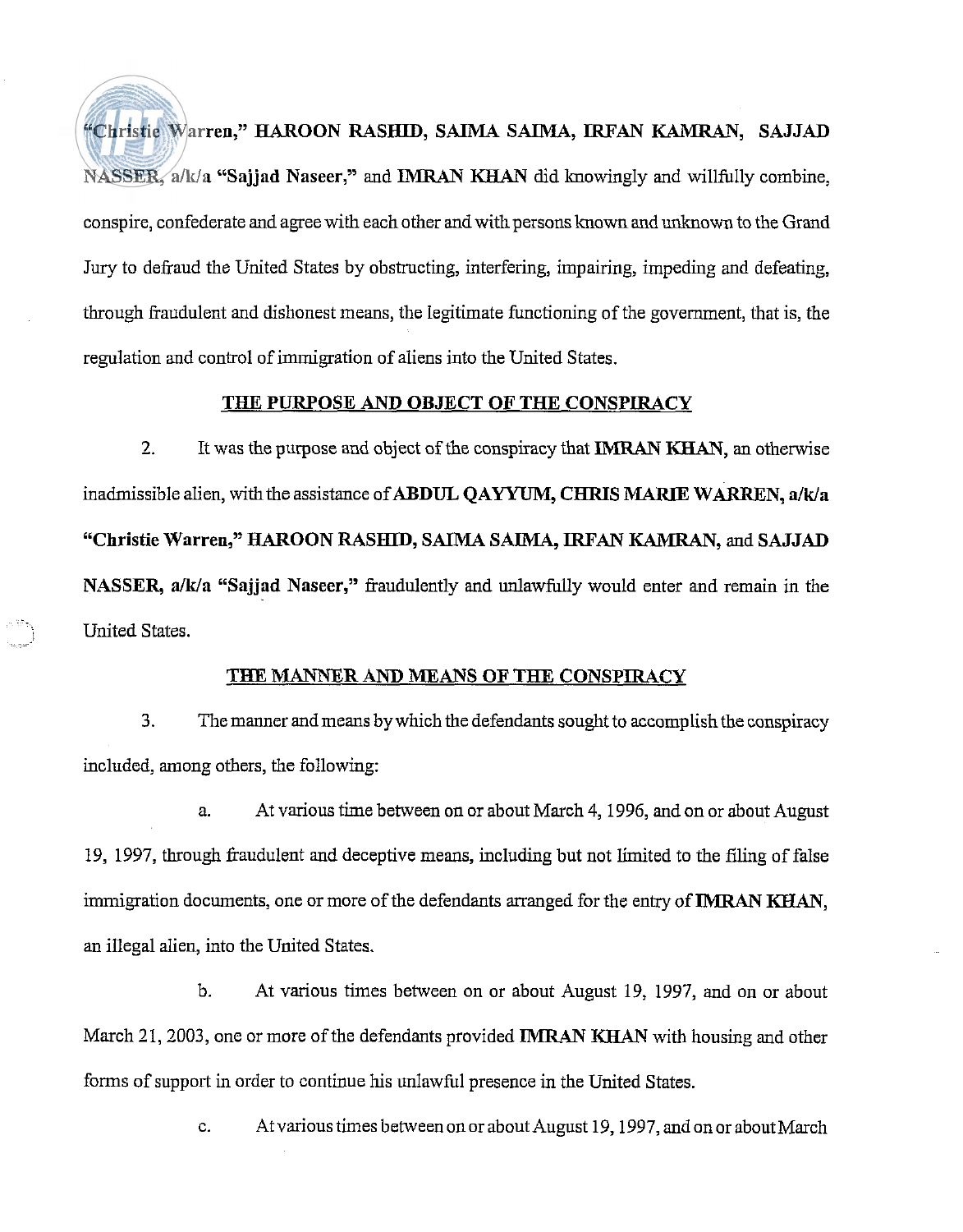$21,2003$ , one or more of the defendants concealed from and/or falsely represented the true status of **IMRAN KHAN** in the United States in order to continue his unlawful presence in the United States.

### **OVERT ACTS**

4. In furtherance of the conspiracy and to achieve the objects thereof, the defendants committed and caused to be committed in the District of Colorado, and elsewhere, at least one of the following overt acts, among others:

a. On or about March 4, 1996, the defendant, ABDUL QAYYUM, filed an immigrant visa petition (also known as an "INS Form 1-130") in Denver, Colorado, concerning Imran Khan, and falsely represented therein that Imran Khan was his biological son, when in truth and in fact, as the defendant then and there well hew, Imran Khan was not his biological son

b. On or about Mach 4, 1996, the defendant, CHRIS MARIE **WARREN,**  a/k/a "Christie Warren," filed an affidavit of support (also known as an "INS Form I-134") concerning Imran Khan, and falsely represented therein that Imran Khan was her stepson, when in truth and in fact, as the defendant then and there well knew, Imran Khan was not her stepson.

c. On or about August 19, 1997, the defendant, **IMRAN** KHAN, unlawfully entered the United States.

d. On or about December 17,2002, the defendant, ABDUL **QAYYUM,** falsely stated to a federal agent that Imran Khan was his biological son, when in tmth and in fact, as the defendant then and there well knew, Imran Khan was not his biological son.

e. On or about February 10, 2003, the defendant, **SAIMA SAIMA,** falsely stated to a federal agent that Imran Khan was the biological son of Abdul Qayyum, her father, when in truth and in fact, as the defendant then and there well knew, Imran Khan was not the biological son of Abdul Qayyum.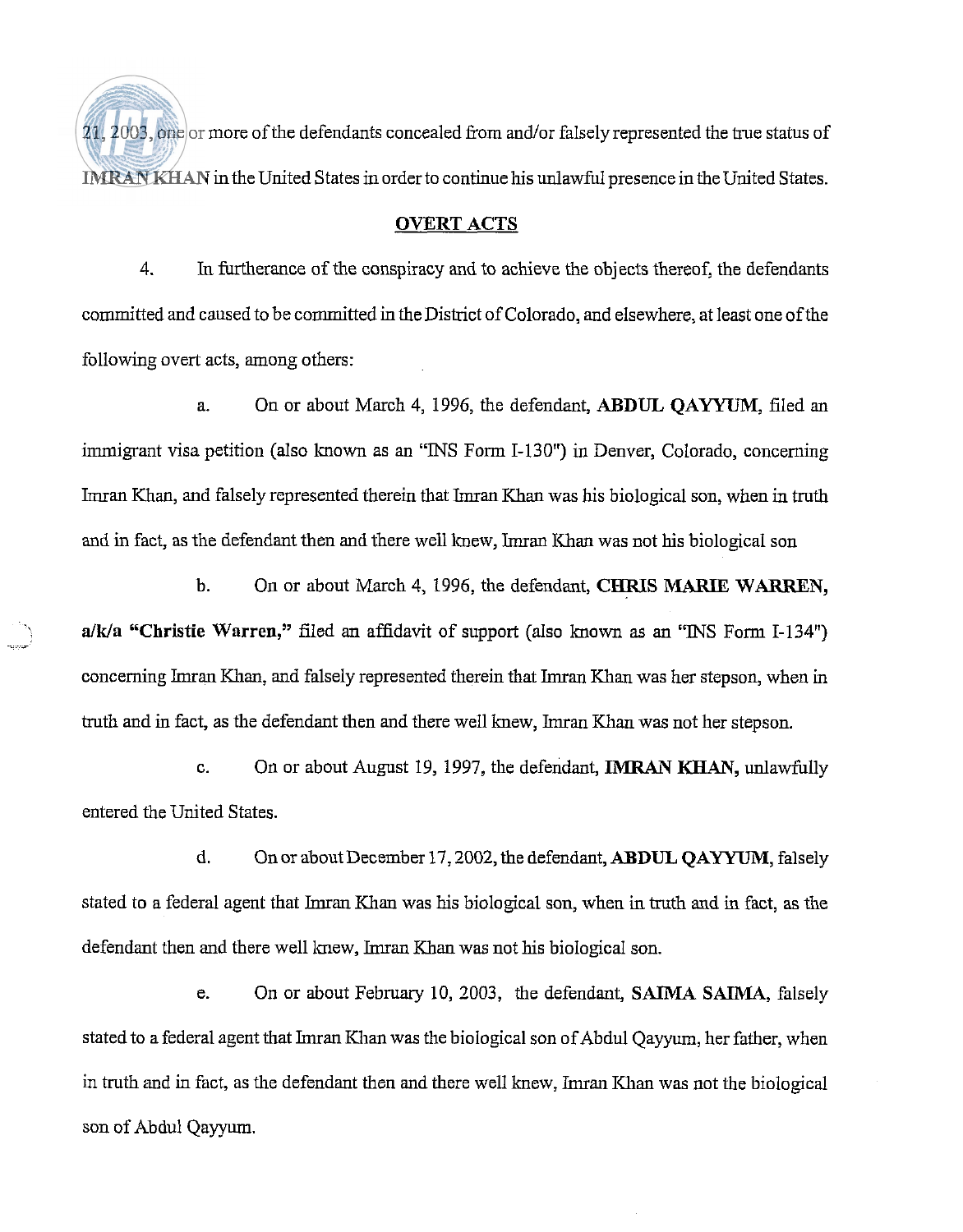f. On or about February 1 I, 2003, the defendant, IRFAN **KAMRAN,** falsely stated to a federal agent that Imran Khan was the biological son of Abdul Qayyum, his father, when in truth and in fact, as the defendant then and there well knew, Imran Khan was not the biological son of Abdul Qayyum.

g. On or about February 15,2003, the defendant, **CHRIS** MARIE **WARREN,**  a/k/a "Christie Warren," falsely stated to a federal agent that Imran Khan was the biological son of Abdul Qayyum, her husband, whenin truth andin fact, as the defendant then and there well knew, Imran Khan was not the biological son of Abdul Qayyum,

h. On or about March 11, 2003, the defendant, **HAROON RASHID,** falsely stated to a federal agent that Imran Khan was the biological son of Abdul Qayyum when in truth and in fact, as the defendant then and there well knew, Imran Khan was not the biological son of Abdul Qayyum.

**1.** On or about March 11, 2003, in the District of Colorado, the defendant, **SAJJAD NASSER, a/k/a "Sajjad Naseer,"** falsely stated to a federal agent that Imran Khan was the biological son of Abdul Qayyum, when in truth and in fact, as the defendant then and there well hew, Imran Khan was not the biological son of Abdul Qayyum.

All in violation of Title 18, United States Code, Section 371.

### **COUNT TWO**

On or about December 17, 2002, in the District of Colorado, in a matter within the jurisdiction of the Department of Homeland Security, Bureau of Immigration and Customs Enforcement, an agency of the United States, the defendant, **ABDUL QAYYUM**, did knowingly and willfidly make a false, fraudulent, and fictitious material statement and representation, that is, did state to a federal agent that Imran Khan was his biological son, when in truth and in fact, as the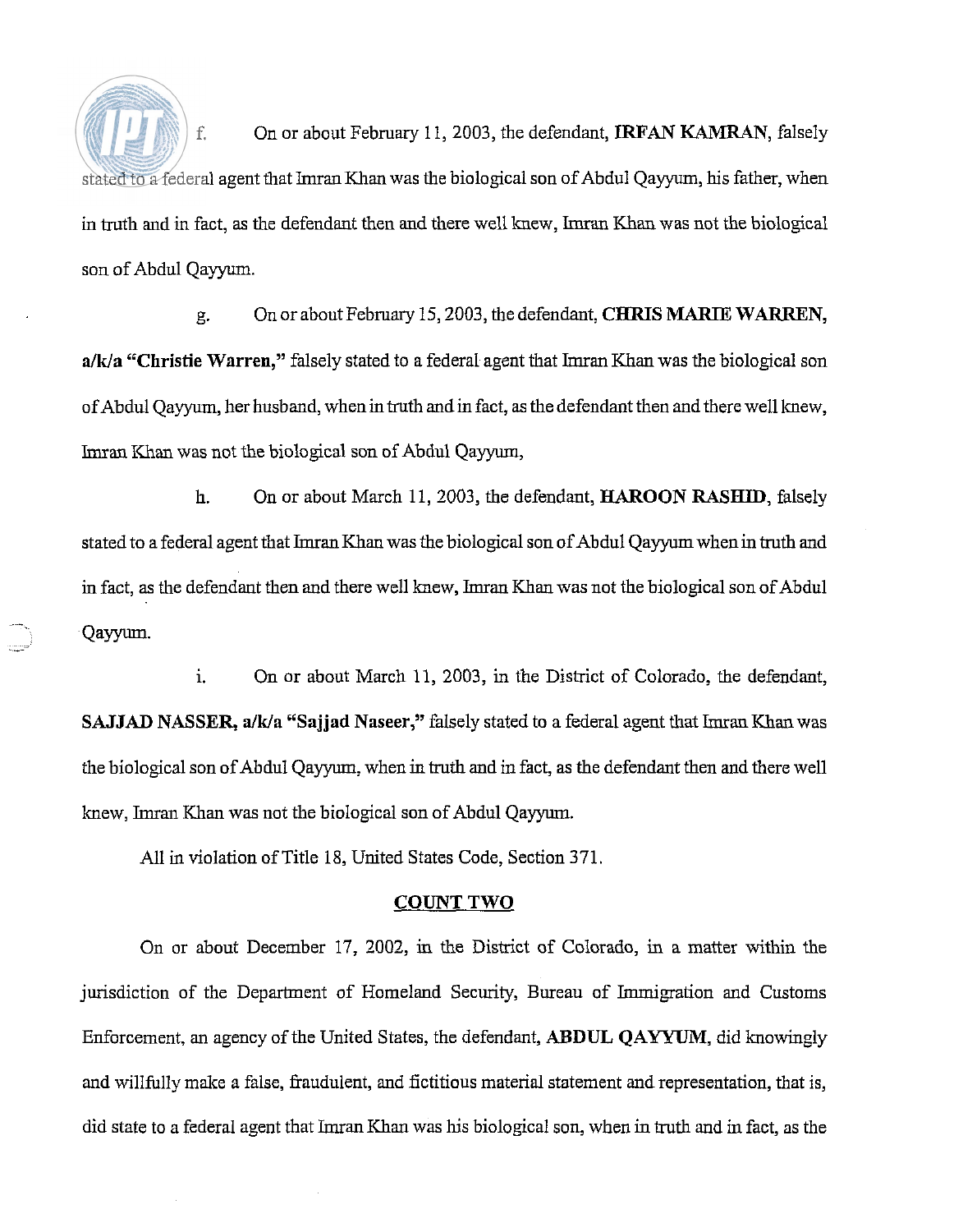defendant then and there well knew, Imran Khan was not his biological son, in violation of Title 18, United State Code, Section 1001.

### **COUNT THREE**

On or about February 15,2003, in the District of Colorado, in amatter within the jurisdiction of the Department of Homeland Security, Bureau of Immigration and Customs Enforcement, an agency of the United States, the defendant, **CHRIS MARIE WARREN, a/k/a "Christie Warren,"** did knowingly and willfully make a false, fraudulent, and fictitious material statement and representation, that is, did state to a federal agent that Imran Khan was the biological son of Abdul Qayyum, her husband, when in truth and in fact, as the defendant then and there well knew, Imran Khan was not the biological son of Abdul Qayyum, in violation of Title 18, United State Code, Section 1001.

### **COUNT FOUR**

On or about March 11,2003, in the District of Colorado, in a matter within the jurisdiction of the Department of Homeland Security, Bureau of Immigration and Customs Enforcement, an agency of the United States, the defendant, **HAROON RASHID,** didlmowingly and willfully make a false, ftaudulent, and fictitious material statement and representation, that is, did state to a federal agent that Imran Khan was the biological son of Abdul Qayyum when in truth and in fact, as the defendant then and there well knew, Imran Khan was not the biological son of Abdul Qayyurn, in violation of Title 18, United State Code, Section 1001.

### **COUNT** FIVE

On or about February 10,2003, in the District of Colorado, in amatterwithin thejurisdiction of the Department of Homeland Security, Bureau of Immigration and Customs Enforcement, an agency of the United States, the defendant, **SAIMA SAIMA,** didknowingly and willfully make a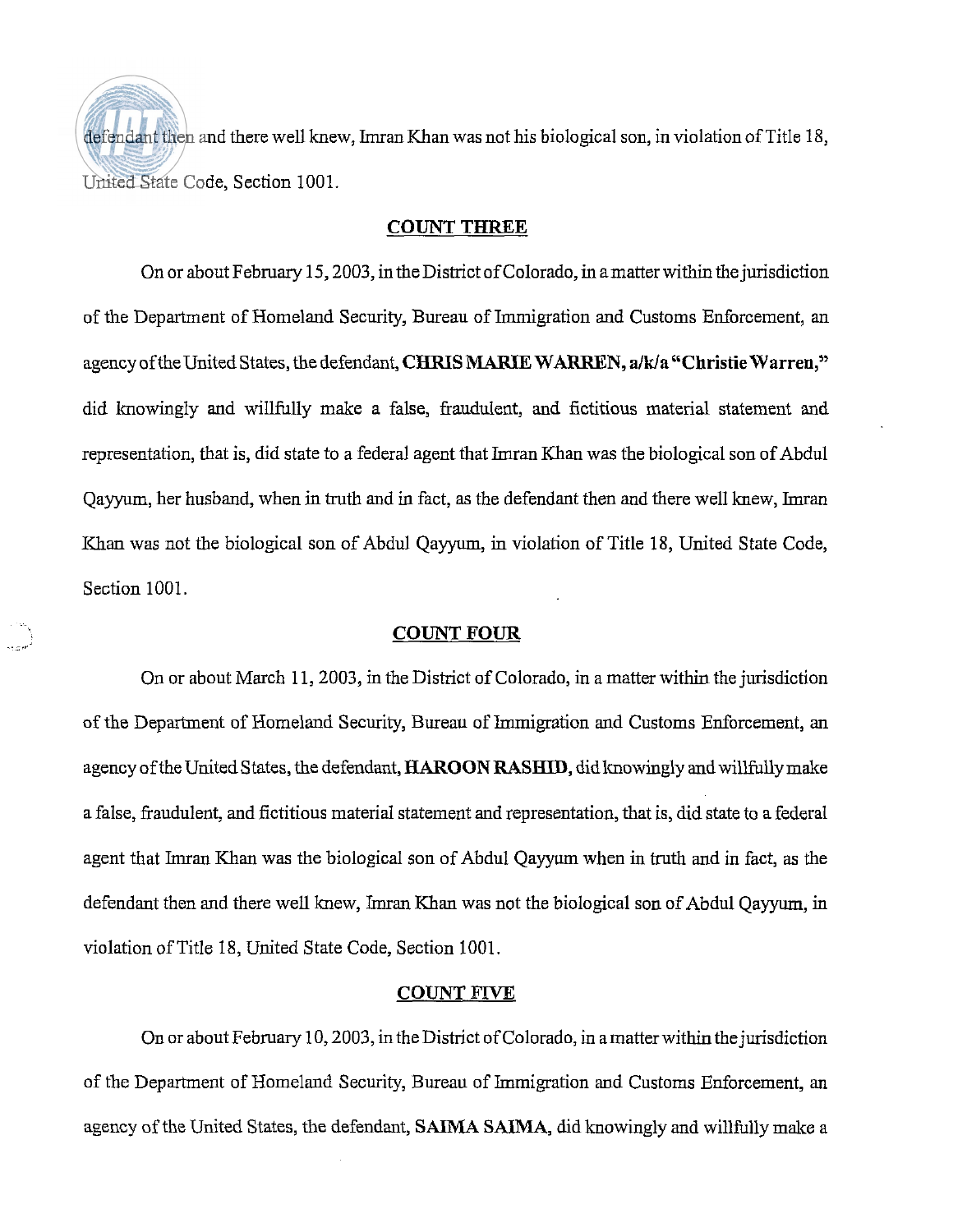false, fraudulent, and fictitious material statement and representation, that is, did state to a federal agent that Imran Khan was the biological son of Abdul Qayyum, her father, when in truth and in fact, as the defendant then and there well knew, Imran Khan was not the biological son of Abdul Qayyum, in violation of Title 18, United State Code, Section 1001.

### **COUNT SIX**

On or about February 11,2003, in the District of Colorado, in amatter within the jurisdiction of the Department of Homeland Security, Bureau of Immigration and Customs Enforcement, an agency of the United States, the defendant, **IRFAN KAMRAN**, did knowingly and willfully make a false, fiaudulent, and fictitious material statement and representation, that is, did state to a federal agent that Imran Khan was the biological son of Abdul Qayyurn, his father, when in truth and in fact, as the defendant then and there well knew, Imran Khan was not the biological son of Abdul Qayyum, in violation of Title 18, United State Code, Section 1001.

### **COUNT SEVEN**

On or about March 11,2003, in the District of Colorado, in a matter within the jurisdiction of the Department of Homeland Security, Bureau of Immigration and Customs Enforcement, an agency of the United States, the defendant, **SAJJAD NASSER**, a/k/a "Sajjad Naseer," did knowingly and willfully make a false, fraudulent, and fictitious material statement and representation, that is, did state to a federal agent that Imran Khan was the biological son of Abdul Qayyum, when in truth and in fact, as the defendant then and there well knew, Imran Khan was not the biological son of Abdul Qayyum, in violation of Title 18, United State Code, Section 1001.

### **COUNT EIGHT**

From on or about March 4,1996, to on or about March 21,2003, in the District of Colorado, and elsewhere, the defendants; ABDUL QAYYUM, CHRIS MARIE WARREN, a/k/a Christie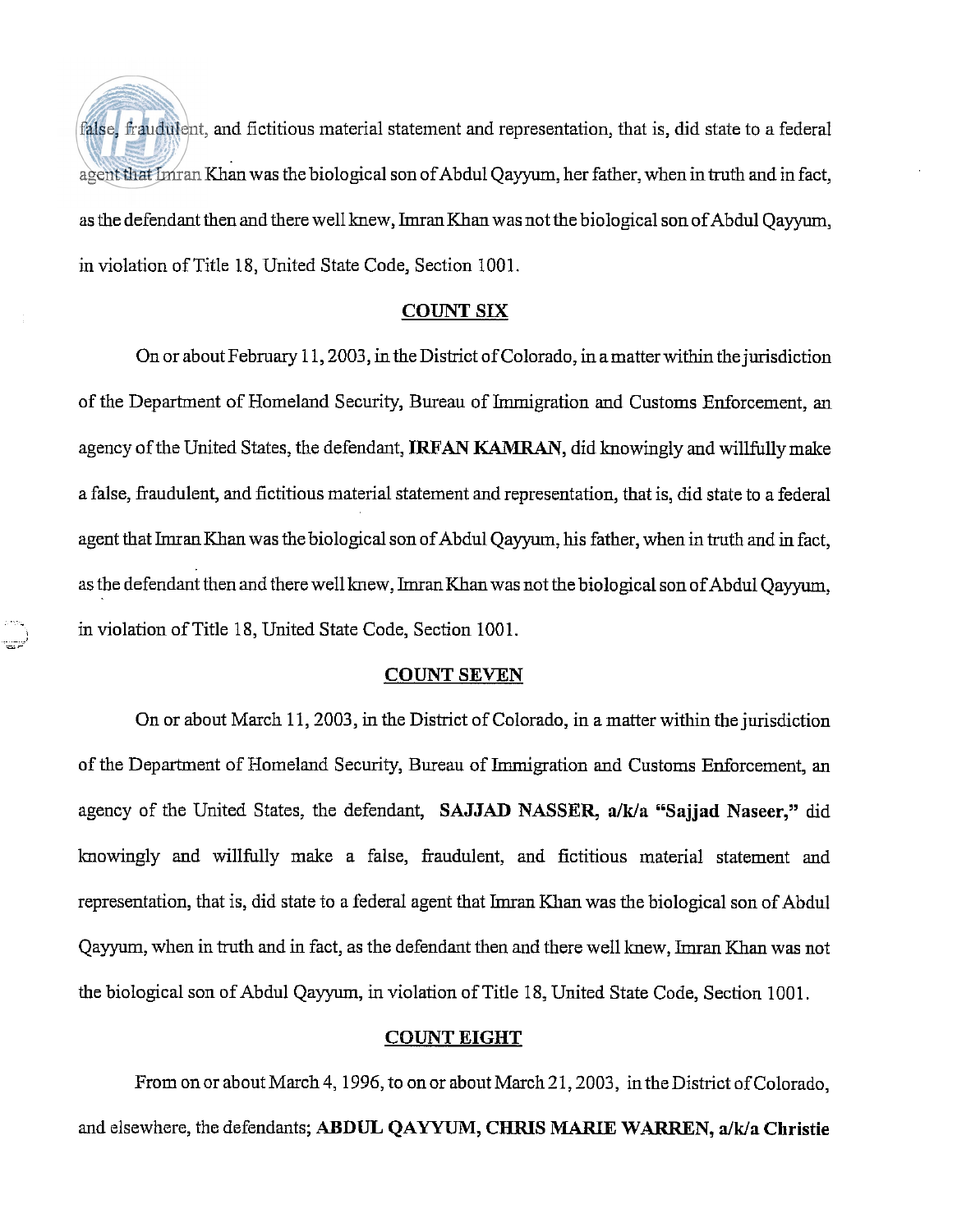Warren, HAROON RASHID, SAIMA SAIMA, **IRFAN KAMRAN,** and SAJJAD NASSER, a/k/a Sajjad Naseer, and others known and unknown to the grand jury, did knowingly combine, conspire, confederate and agree, to conceal, harbor and shield from detection, Imran Khan, an alien, knowing and in reckless disregard of the fact that said alien had come to, entered and remained in the United States in violation of law, in violation of Title 8, United States Code, Section  $1324(a)(1)(A)(iii)$ .

All in violation of Title 8, United States Code, Sections  $1324(a)(1)(A)(v)(I) \& (a)(1)(B)(i)$ .

A TRUE BILL

mfansen

JOHN W. SUTHERS United\States Attorney

and  ${\cal M}$ 

DAVID M. GAOVETTE Assistant United States Attorney 1225 17<sup>th</sup> Street, Suite 700 Denver, Colorado 80202 303-454-0100

クェッイ

in STEVEN A. TYRRELL, ESQ.<br>United States Department of Justice Criminal Division Counterterrorism Section 10" & Constitution Ave., N.W. Washington, D.C. 20530 202-514-0849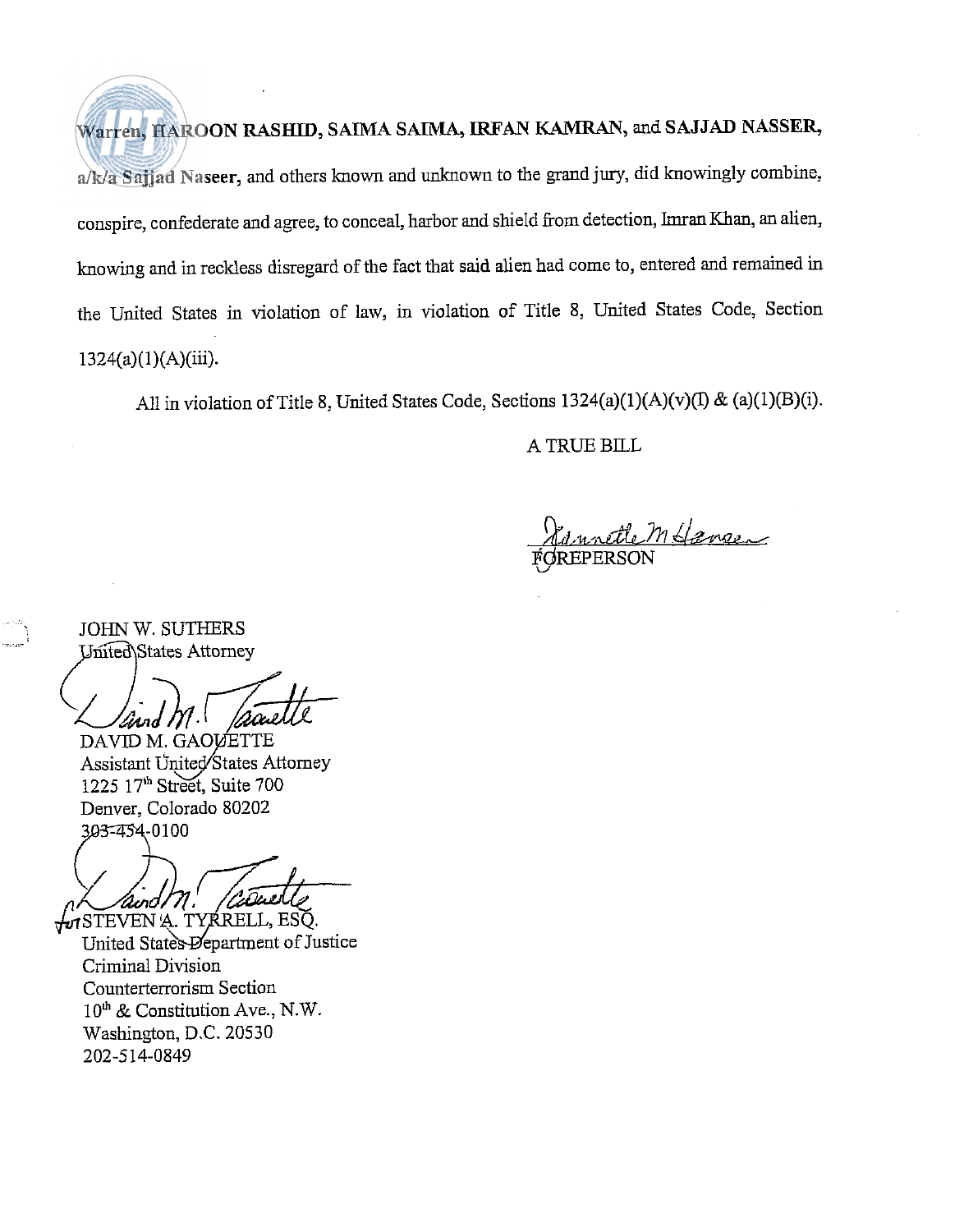

### DEFENDANT: **ABDUL QAYYUM**

DOB: February 15, 1943

ADDRESS: 2750 South Monroe Street

Denver, Colorado

### OFFENSE: COUNT ONE:

18 U.S.C. § 371 **Knowingly and willfully combine, conspire, confederate and agree with each other** and with persons known and unknown to the Grand Jury to defraud the United States.

### COUNT TWO:

18 U.S.C. *5* 1001

Knowingly and willfully make a false, fraudulent, and fictitious material statement and representation.

### COUNT EIGHT:

8 U.S.C.  $\S$ , 1324 (a)(1)(A)(v)(I) and (a)(1)(B)(i) Conspiracy to Conceal, Harbor, or Shield From Detection an Alien

## LOCATION

OF OFFENSE: Denver Metropolitan Area

### PENALTY: COUNTS ONE AND TWO:

NMT Five (5) years imprisonment; NMT a \$250,000 fine, or both; NMT Three (3) years supervised release; \$100.00 Special Assessment COUNT EIGHT: NMT Ten (10) years imprisonment; NMT a \$250,000 fine, or both; NMT Three (3) years supervised release; \$100.00 Special Assessment

AGENT: Stuart P. Hoff, Senior Special Agent Bureau of Immigration and Customs Enforcement US. Department of Homeland Security

DATE: July 21,2003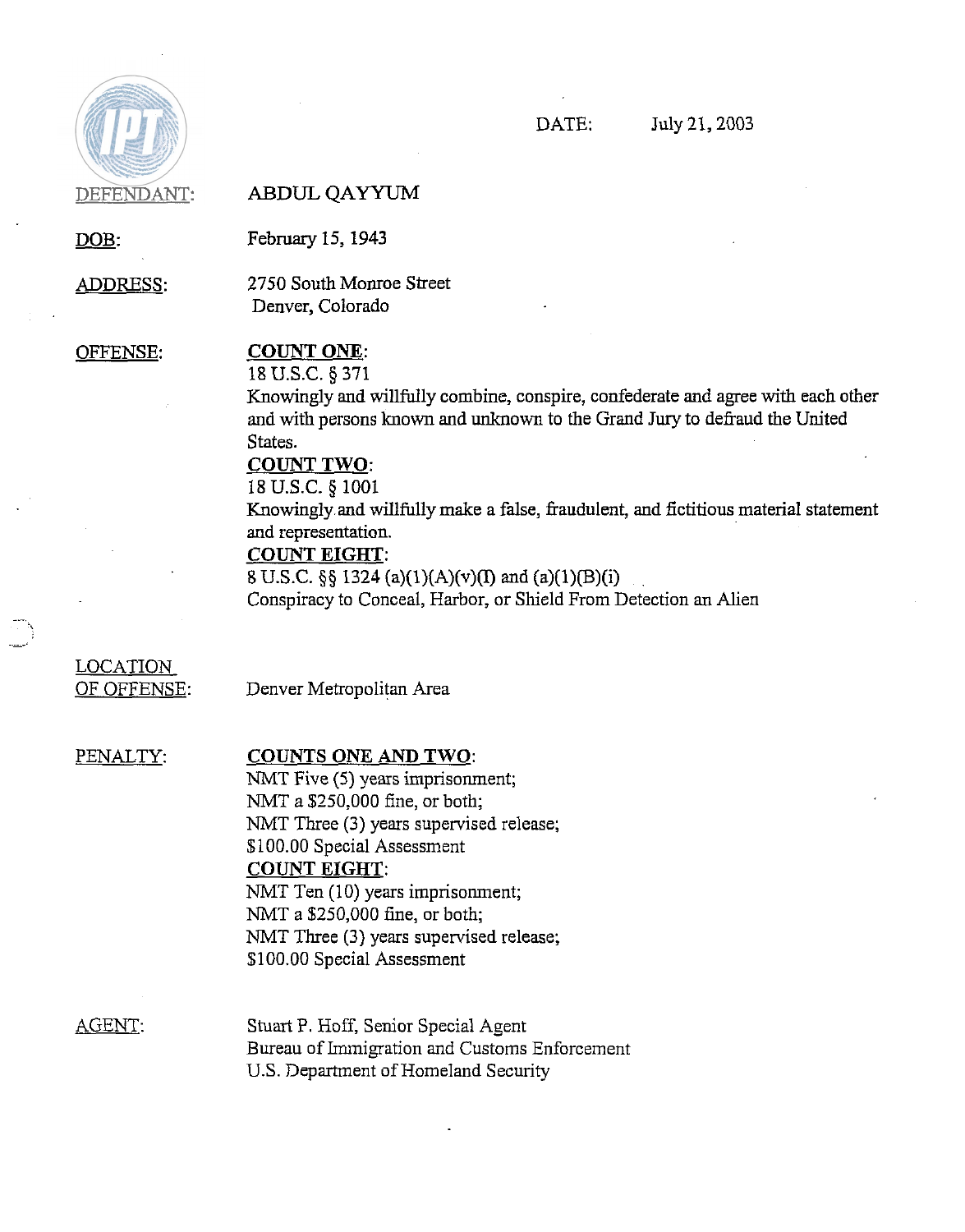

U.S. Department of Justice, Criminal Division

David M. Gaouette Assistant U.S. Attorney

## ESTIMATED TIME OF TRIAL: - five days or less

 $X$  over five days five days or less<br>
X over five days<br>
other

### THE GOVERNMENT

will seek detention in this case

**X** will not seek detention in this case

The statutory presumption of detention is not applicable to this defendant.

X will not seek detention in this case<br>The statutory presumption of detention is not applicable<br>OCDETF CASE: Yes <u>X</u> No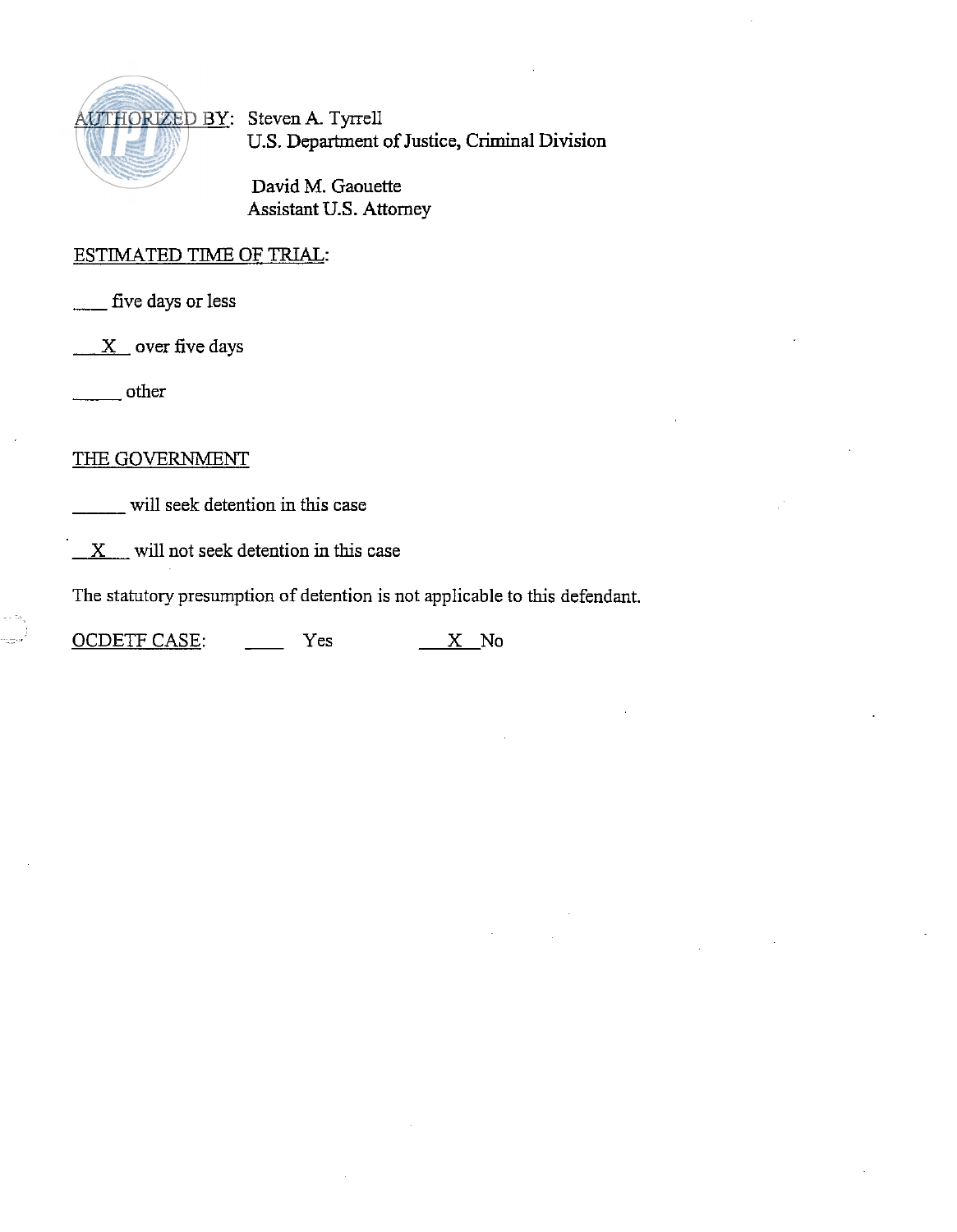

्<br>सम्

DATE: July 21,2003

 $\epsilon$  $\sim$ 

| DEFENDANT:                      | CHRIS MARIE WARREN,<br>a/k/a Christie Warren                                                                                                                                                                                                                                                                                                                                                                                                                                                                               |
|---------------------------------|----------------------------------------------------------------------------------------------------------------------------------------------------------------------------------------------------------------------------------------------------------------------------------------------------------------------------------------------------------------------------------------------------------------------------------------------------------------------------------------------------------------------------|
| <u>DOB:</u>                     | March 29, 1959                                                                                                                                                                                                                                                                                                                                                                                                                                                                                                             |
| <u>ADDRESS:</u>                 | 2750 South Monroe Street<br>Denver, Colorado                                                                                                                                                                                                                                                                                                                                                                                                                                                                               |
| OFFENSE.                        | <b>COUNT ONE:</b><br>18 U.S.C. § 371<br>Knowingly and willfully combine, conspire, confederate and agree with each other<br>and with persons known and unknown to the Grand Jury to defraud the United<br>States.<br><b>COUNT THREE:</b><br>18 U.S.C. § 1001<br>Knowingly and willfully make a false, fraudulent, and fictitious material statement<br>and representation.<br><b>COUNT EIGHT:</b><br>8 U.S.C. §§ 1324 (a)(1)(A)(v)(I) and (a)(1)(B)(i)<br>Conspiracy to Conceal, Harbor, or Shield From Detection an Alien |
| LOCATION.<br><u>OF OFFENSE:</u> | Denver Metropolitan Area                                                                                                                                                                                                                                                                                                                                                                                                                                                                                                   |
| PENALTY:                        | <b>COUNTS ONE AND THREE:</b><br>NMT Five (5) years imprisonment;<br>NMT a \$250,000 fine, or both;<br>NMT Three (3) years supervised release;<br>\$100.00 Special Assessment<br><b>COUNT EIGHT:</b><br>NMT Ten (10) years imprisonment;<br>NMT a \$250,000 fine, or both;<br>NMT Three (3) years supervised release;<br>\$100.00 Special Assessment                                                                                                                                                                        |
| AGENT:                          | Stuart P. Hoff, Senior Special Agent<br>Bureau of Immigration and Customs Enforcement<br>U.S. Department of Homeland Security                                                                                                                                                                                                                                                                                                                                                                                              |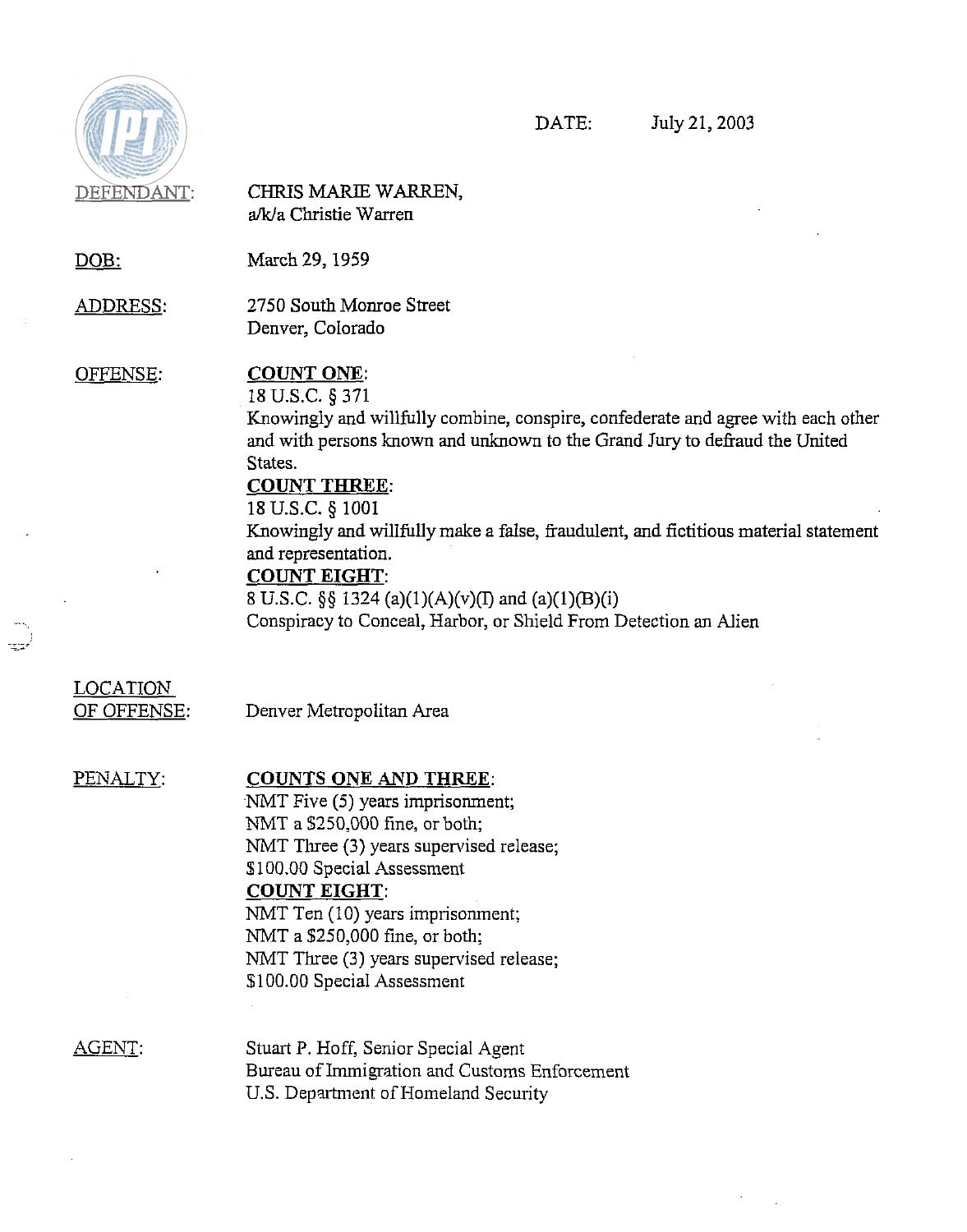

U.S. Department of Justice, Criminal Division

David M. Gaouette' Assistant U.S. Attorney

# ESTIMATED TIME OF TRIAL: ESTIMATED TIME

over five days  $-$  five days<br> $\frac{X}{x}$  over f<br> $\frac{X}{x}$  other

.<br>D

### THE GOVERNMENT

will seek detention in this case

*X* will not seek detention in this case

The statutory presumption of detention is not applicable to this defendant. X will not seek detention in this case<br>The statutory presumption of detention is not applicable<br>OCDETF CASE: Yes X No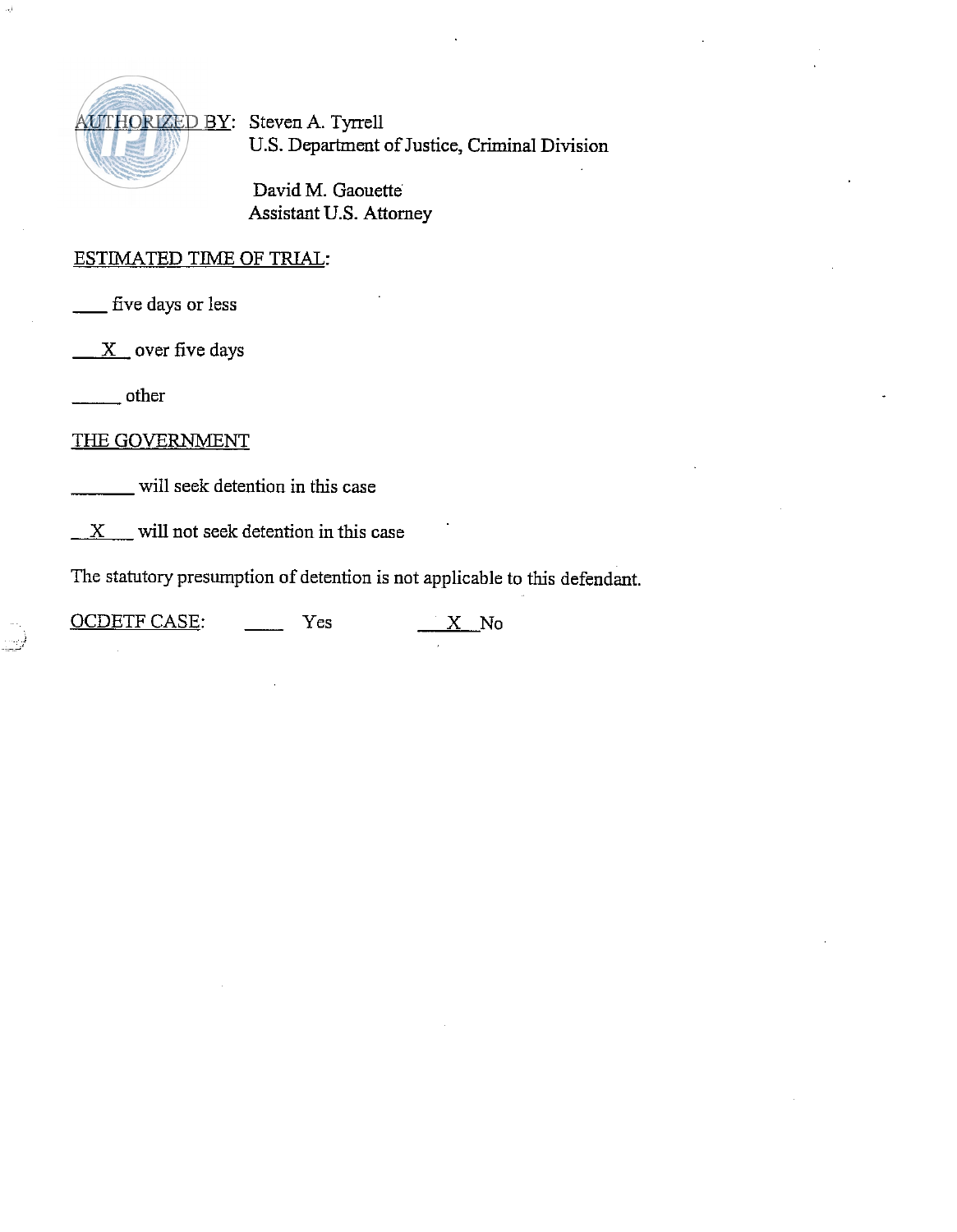

DOB:

DATE: July 21,2003

ADDRESS: 500 Jay Street, Lakewood, Colorado OFFENSE: COUNT ONE: 18 U.S.C. *5* 371 Knowingly and willfully combine, conspire, confederate and agree with each other and with persons known and unknown to the Grand Jury to defraud the United COUNT POUR: 18 U.S.C. **5** 1001

> Knowingly and willfully make a false, fraudulent, and fictitious material statement and representation.

### COUNT EIGHT:

States.

 $3/3/71$ 

**8** U.S.C. *\$6* 1324 (a)(l)(A)(v)(I) and (a)(l)(B)(i) Conspiracy to Conceal, Harbor, or Shield From Detection an Alien

## LOCATION

OF OFFENSE: Denver Metropolitan Area

### PENALTY: COUNTS ONE AND FOUR:

NMT Five (5) years imprisonment; NMT a \$250,000 fine, or both; NMT Three (3) years supervised release; \$100.00 Special Assessment COUNT EIGHT: NMT Ten (10) years imprisonment; NMT a \$250,000 fine, or both; NMT Three (3) years supervised release; \$100.00 Special Assessment

AGENT: Stuart P. Hoff, Senior Special Agent Bureau of Immigration and Customs Enforcement U.S. Department of Homeland Security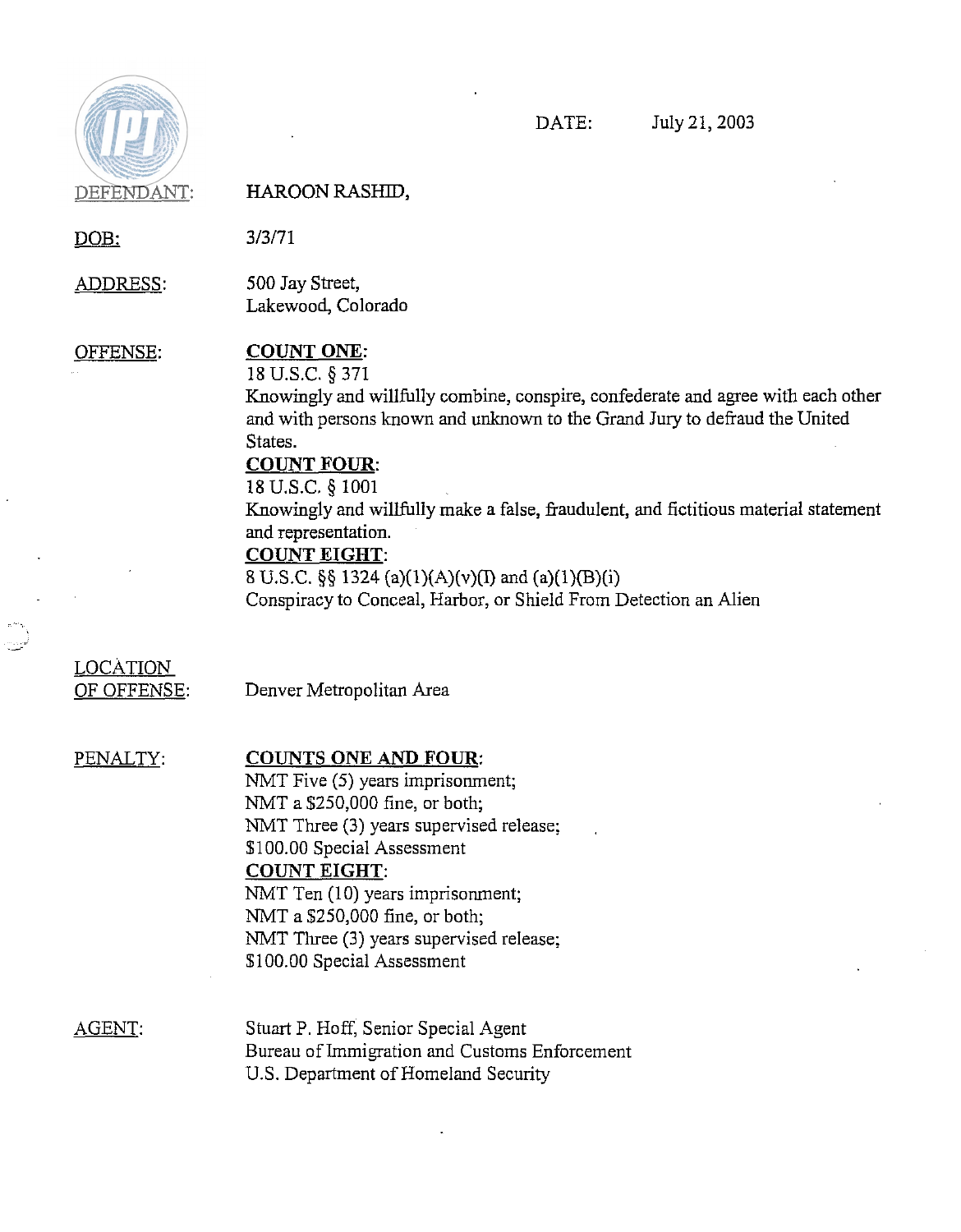

**US.** Department of **Justice,** Criminal Division

David M. Gaouette Assistant **US.** Attorney

## <u>ESTIMATED TIME OF TRIAL:</u> ESTIMATED TIME (<br>\_\_\_\_\_ five days or less

 $X$  over five days - other

### THE GOVERNMENT

will seek detention in this case

 $X$  will not seek detention in this case

 $\mathbb{R}^{\mathbb{N}}$  The statutory presumption of detention is not applicable to this defendant. X will not seek detention in this case<br>The statutory presumption of detention is not applicable<br>OCDETF CASE: Yes <u>X</u> No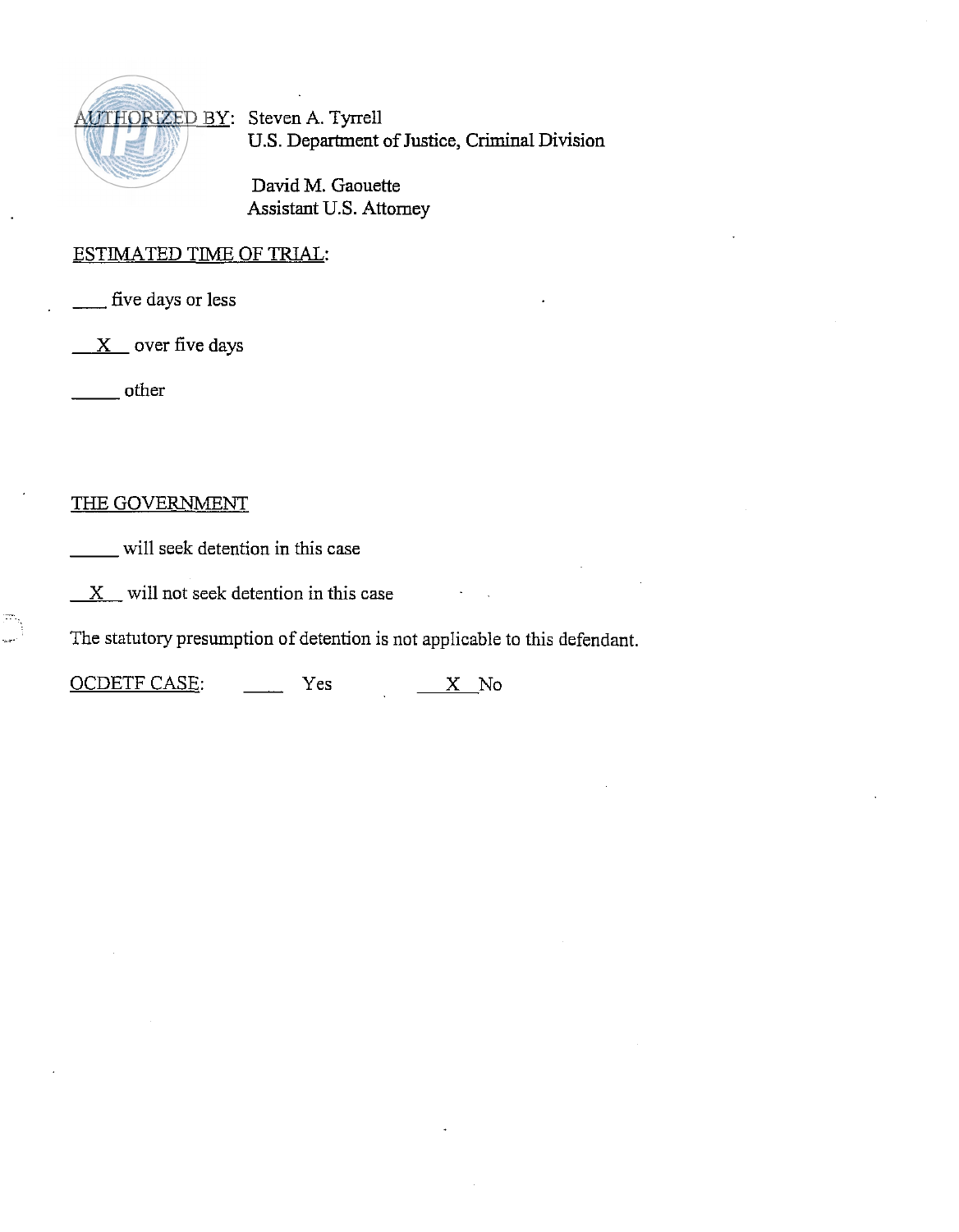

 $\ddot{\phantom{1}}$ 

J.

DATE: July 21,2003

 $\bar{\mathcal{A}}$ 

| C. Bollan School Herena |                                                                                                                                                                                                                                                                                                                                                                                                                                                                                                                           |
|-------------------------|---------------------------------------------------------------------------------------------------------------------------------------------------------------------------------------------------------------------------------------------------------------------------------------------------------------------------------------------------------------------------------------------------------------------------------------------------------------------------------------------------------------------------|
| DEFENDANT:              | SAIMA SAIMA,                                                                                                                                                                                                                                                                                                                                                                                                                                                                                                              |
| <u>DOB:</u>             | September 10, 1971                                                                                                                                                                                                                                                                                                                                                                                                                                                                                                        |
| <u>ADDRESS:</u>         | 500 Jay Street,<br>Lakewood, Colorado                                                                                                                                                                                                                                                                                                                                                                                                                                                                                     |
| OFFENSE:                | <b>COUNT ONE:</b><br>18 U.S.C. § 371<br>Knowingly and willfully combine, conspire, confederate and agree with each other<br>and with persons known and unknown to the Grand Jury to defraud the United<br>States.<br><b>COUNT FIVE:</b><br>18 U.S.C. § 1001<br>Knowingly and willfully make a false, fraudulent, and fictitious material statement<br>and representation.<br><b>COUNT EIGHT:</b><br>8 U.S.C. §§ 1324 (a)(1)(A)(v)(I) and (a)(1)(B)(i)<br>Conspiracy to Conceal, Harbor, or Shield From Detection an Alien |
| LOCATION<br>OF OFFENSE: | Denver Metropolitan Area                                                                                                                                                                                                                                                                                                                                                                                                                                                                                                  |
| PENALTY:                | <b>COUNTS ONE AND FIVE:</b><br>NMT Five (5) years imprisonment;<br>NMT a \$250,000 fine, or both;<br>NMT Three (3) years supervised release;<br>\$100.00 Special Assessment<br><u>COUNT EIGHT:</u><br>NMT Ten (10) years imprisonment;<br>NMT a \$250,000 fine, or both;<br>NMT Three (3) years supervised release;<br>\$100.00 Special Assessment                                                                                                                                                                        |
| AGENT:                  | Stuart P. Hoff, Senior Special Agent<br>Bureau of Immigration and Customs Enforcement<br>U.S. Department of Homeland Security                                                                                                                                                                                                                                                                                                                                                                                             |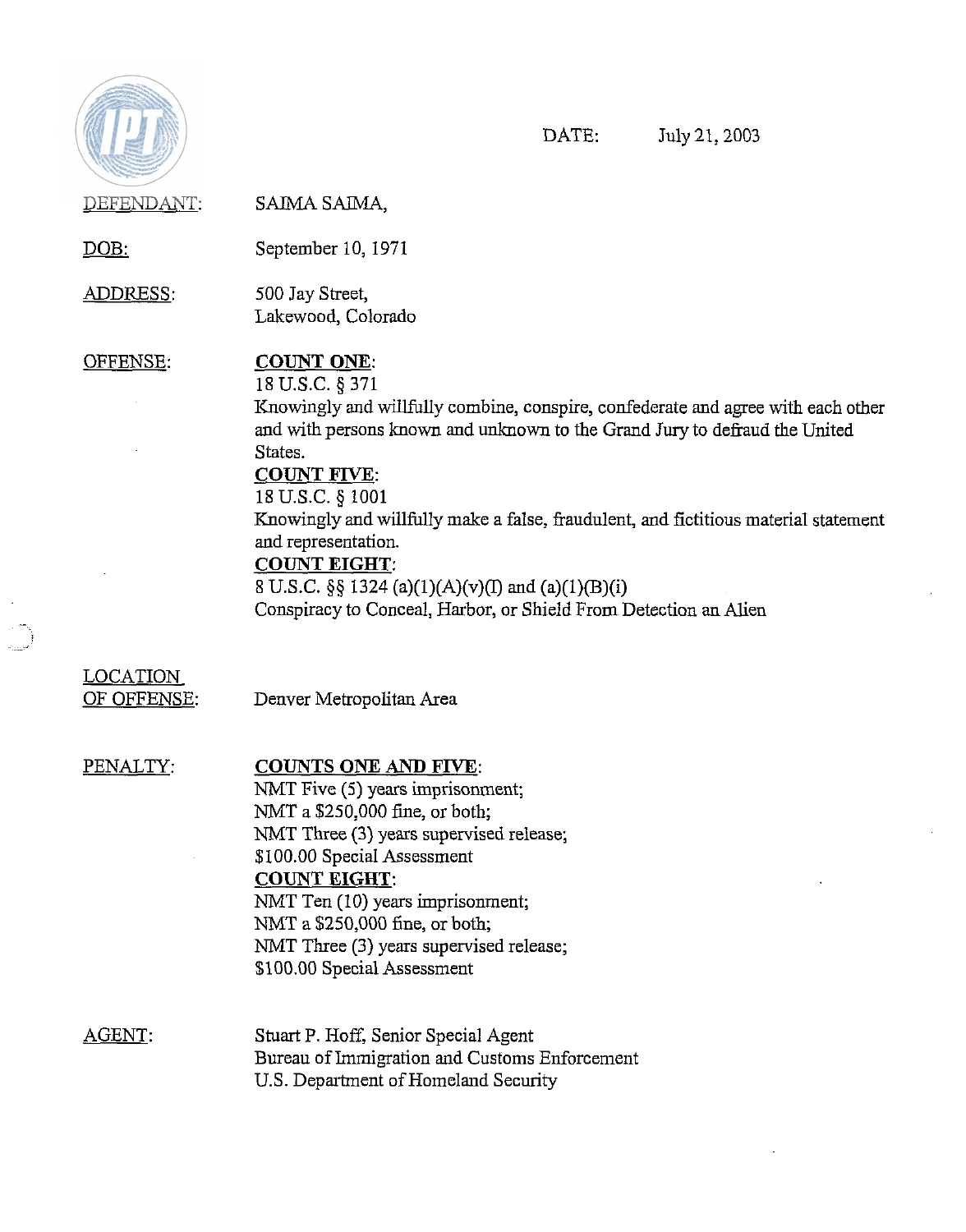

U.S. Department of Justice, Criminal Division

David M. Gaouette Assistant U.S. Attorney

## ESTIMATED TIME OF TRIAL: - five days or less

five days or less<br>
X over five days<br>
Note that

 $X$  over five days

### THE GOVERNMENT

will seek detention in this case

 $X$  will not seek detention in this case

The statutory presumption of detention is not applicable to this defendant.

 $\frac{X}{Y}$  will not seek detention in this case<br>The statutory presumption of detention is not applicable<br>OCDETF CASE:  $\frac{X}{Y}$  No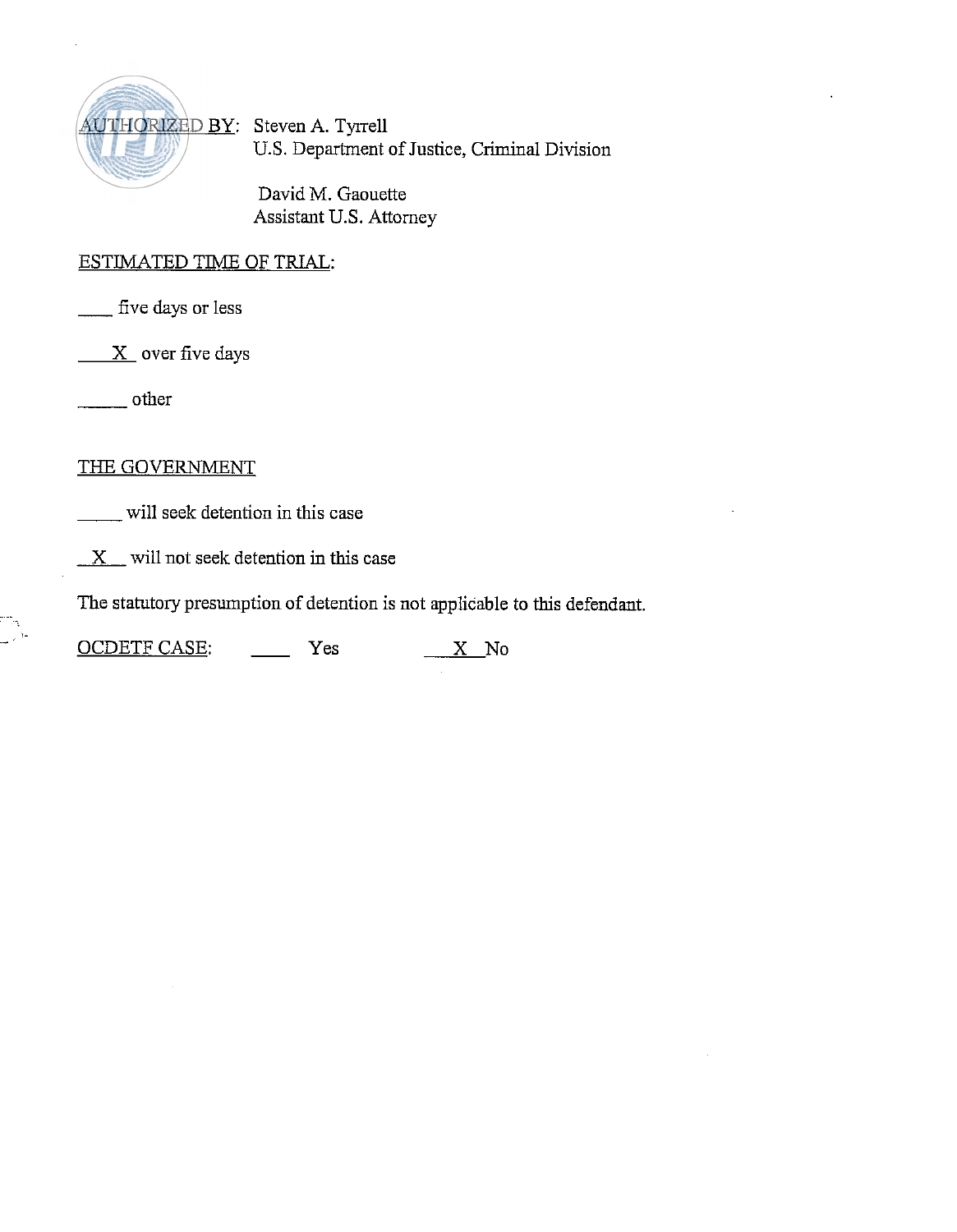

 $\epsilon$ 

 $\bar{\mathcal{A}}$ 

DATE: July 21,2003

| C. C. Controller Herman<br>DEFENDANT: | IRFAN KAMRAN,                                                                                                                                                                                                                                                                                                                                                                                                                                                                                                            |
|---------------------------------------|--------------------------------------------------------------------------------------------------------------------------------------------------------------------------------------------------------------------------------------------------------------------------------------------------------------------------------------------------------------------------------------------------------------------------------------------------------------------------------------------------------------------------|
| <u>DOB:</u>                           | April 12, 1970                                                                                                                                                                                                                                                                                                                                                                                                                                                                                                           |
| <u>ADDRESS:</u>                       | 8400 East Yale Avenue, Building 3-101,<br>Denver, Colorado                                                                                                                                                                                                                                                                                                                                                                                                                                                               |
| OFFENSE:                              | <b>COUNT ONE:</b><br>18 U.S.C. § 371<br>Knowingly and willfully combine, conspire, confederate and agree with each other<br>and with persons known and unknown to the Grand Jury to defraud the United<br>States.<br><b>COUNT SIX:</b><br>18 U.S.C. § 1001<br>Knowingly and willfully make a false, fraudulent, and fictitious material statement<br>and representation.<br><b>COUNT EIGHT:</b><br>8 U.S.C. §§ 1324 (a)(1)(A)(v)(I) and (a)(1)(B)(i)<br>Conspiracy to Conceal, Harbor, or Shield From Detection an Alien |
| <b>LOCATION</b><br>OF OFFENSE:        | Denver Metropolitan Area                                                                                                                                                                                                                                                                                                                                                                                                                                                                                                 |
| PENALTY:                              | <b>COUNTS ONE AND FIVE:</b><br>NMT Five (5) years imprisonment;<br>NMT a \$250,000 fine, or both;<br>NMT Three (3) years supervised release;<br>\$100.00 Special Assessment<br><b>COUNT EIGHT:</b><br>NMT Ten (10) years imprisonment;<br>NMT a \$250,000 fine, or both;<br>NMT Three (3) years supervised release;<br>\$100.00 Special Assessment                                                                                                                                                                       |
| AGENT:                                | Stuart P. Hoff, Senior Special Agent                                                                                                                                                                                                                                                                                                                                                                                                                                                                                     |

Bureau of Immigration and Customs Enforcement U.S. Department of Homeland Security

 $\bar{z}$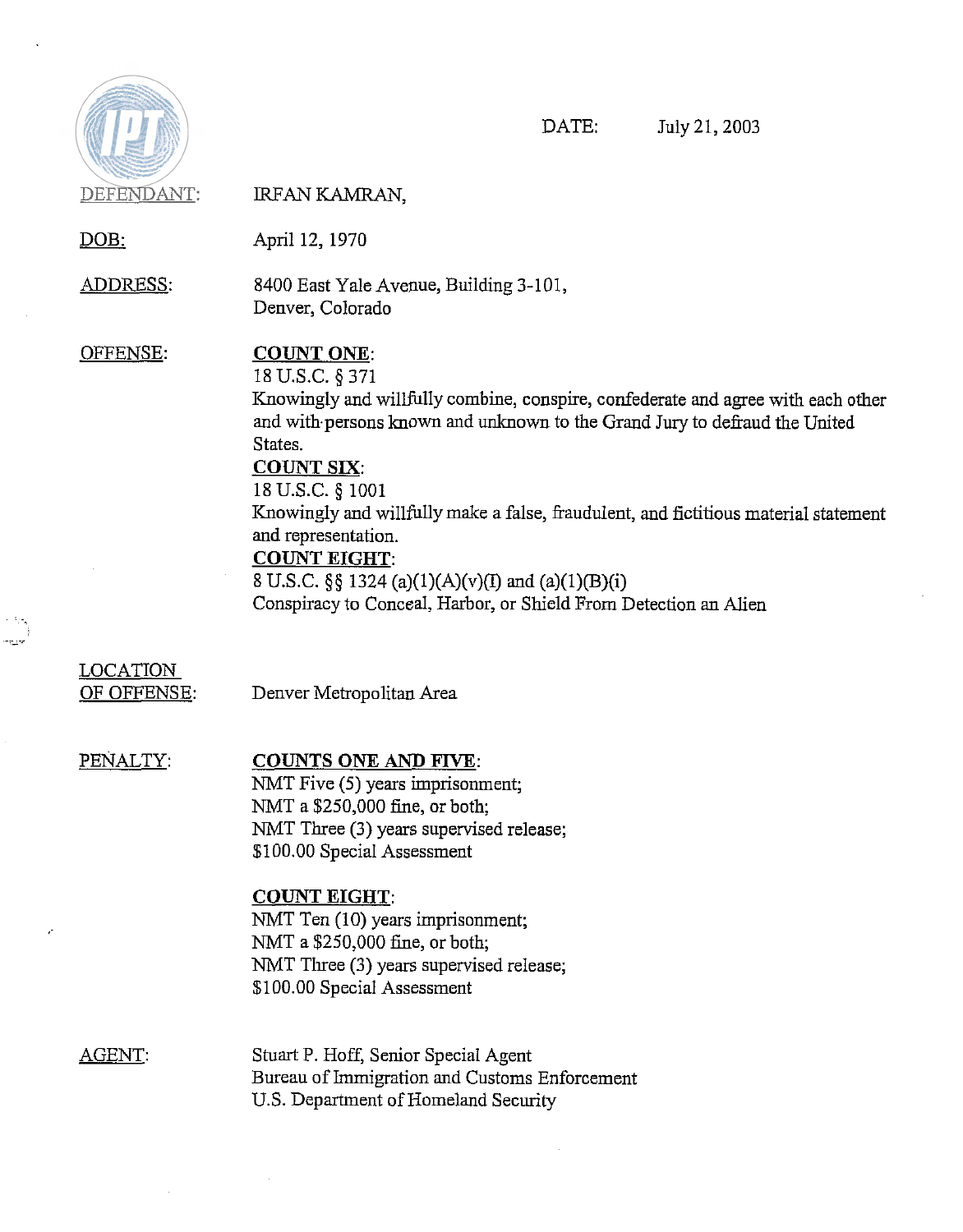

US. Department of Justice, Criminal Division

David M. Gaouette Assistant U.S. Attorney

### ESTIMATED TIME OF TRIAL:

- five days or less

ESTINIATED TIME<br>
- five days or less<br>
- X over five days<br>
- other

### THE GOVERNMENT

will seek detention in this case

 $X$  will not seek detention in this case

The statutory presumption of detention is not applicable to this defendant.

 $\underline{X}$  will not seek detention in this case<br>The statutory presumption of detention is not applicable<br> $\underline{OCDETF CASE:}$  Yes  $\underline{X}$  No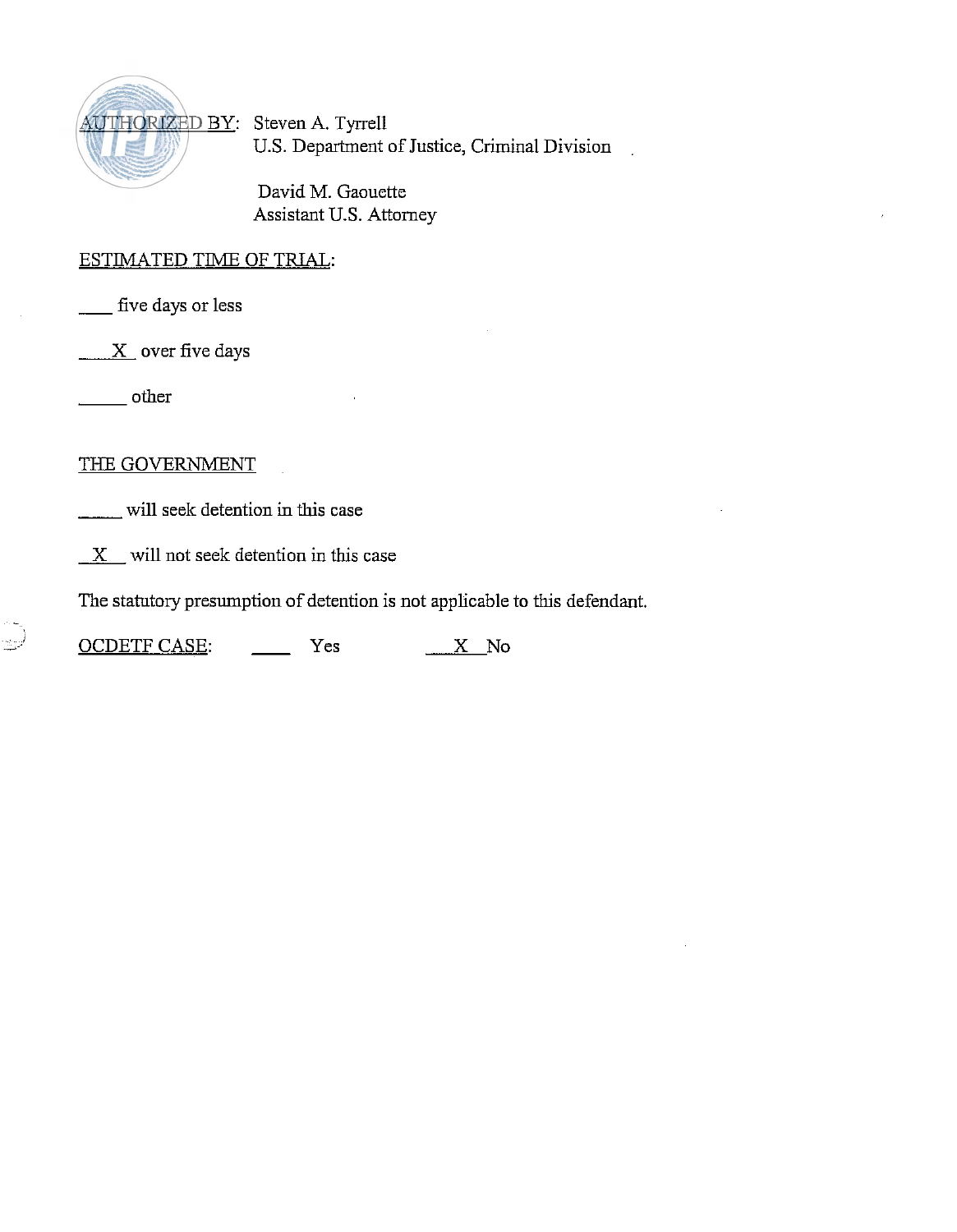

DATE: July 21,2003

DEFENDANT: SAJJAD NASSER, a/k/a Sajjad Naseer, DOB: January 14,1975 ADDRESS: 8350 East Yale Avenue, Building E-203 Denver, Colorado OFFENSE: COUNT ONE: 18 U.S.C. *5* 371 Knowingly and willfully combine, conspire, confederate and agree with each other and with persons known and unlmown to the Grand Jury to defraud the United States. COUNT SEVEN: 18 U.S.C. § 1001 Knowingly and willfully make a false, fraudulent, and fictitious material statement and representation. COUNT EIGHT: 8 U.S.C.  $\S\S$  1324 (a)(1)(A)(v)(I) and (a)(1)(B)(i) Conspiracy to Conceal, Harbor, or Shield From Detection an Alien LOCATION OF OFFENSE: Denver Metropolitan Area PENALTY: COUNTS ONE AND SEVEN: NMT Five (5) years imprisonment; NMT a \$250,000 fine, or both; NMT Three (3) years supervised release; \$100.00 Special Assessment

COUNT EIGHT:

NMT Ten (10) years imprisonment; NMT a \$250,000 fine, or both; NMT Three (3) years supervised release; \$100.00 Special Assessment

AGENT: Stuart P. Hoff, Senior Special Agent Bureau of Immigration and Customs Enforcement U.S. Department of Homeland Security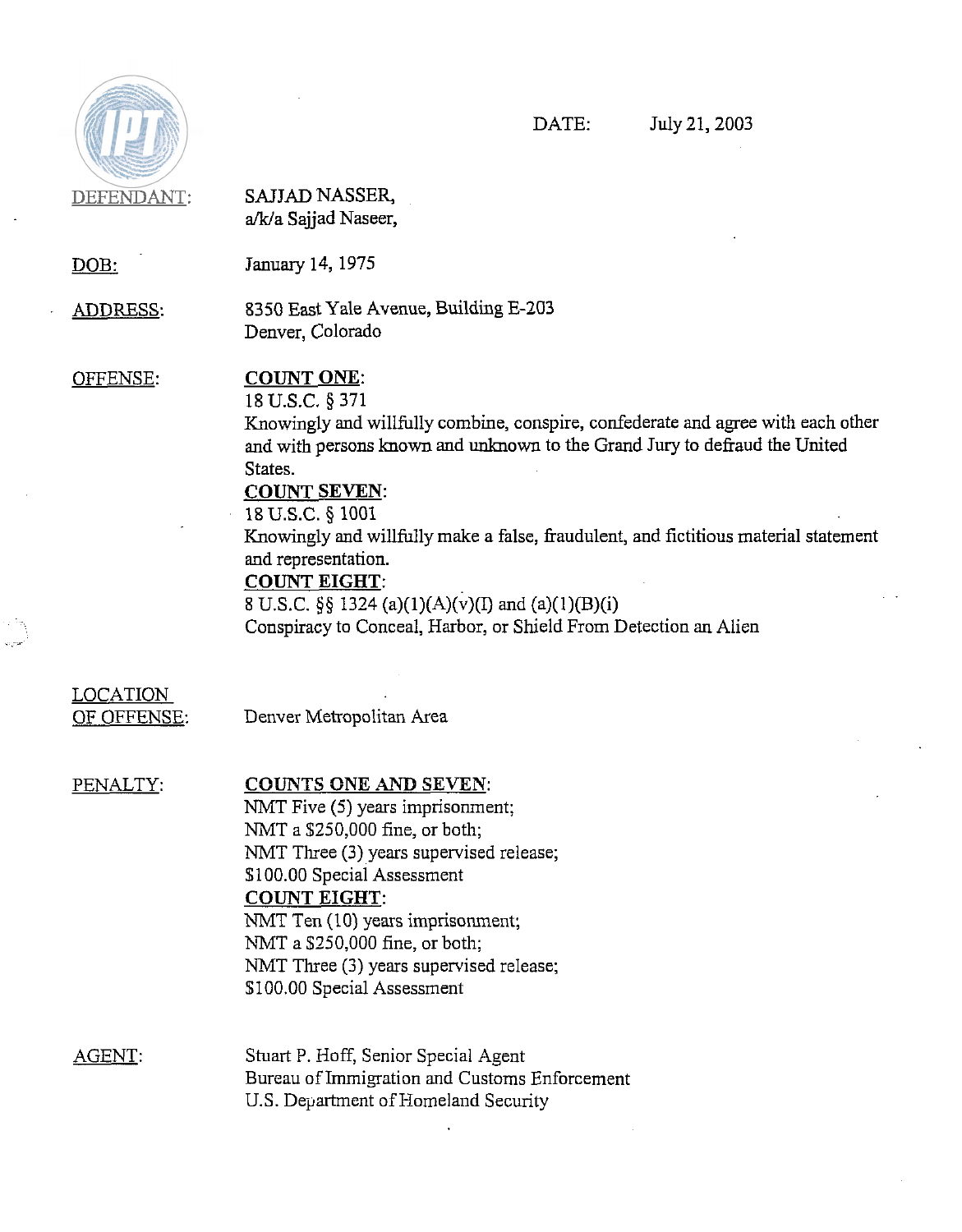

U.S. Department of Justice, **Criminal** Division

David M. Gaouette Assistant U.S. Attorney

# ESTIMATED TIME OF TRIAL: ESTIMATED TIME

 $X$  over five days five days or less<br>
<u>X</u> over five days<br>
<u>Cover</u> other

THE **GOVERNMENT** 

will seek detention in this case

 $X$  will not seek detention in this case

The statutory presumption of detention is not applicable to this defendant.

 $\frac{X}{Y}$  will not seek detention in this case<br>The statutory presumption of detention is not applicable<br>OCDETF CASE:  $\frac{X}{Y}$  No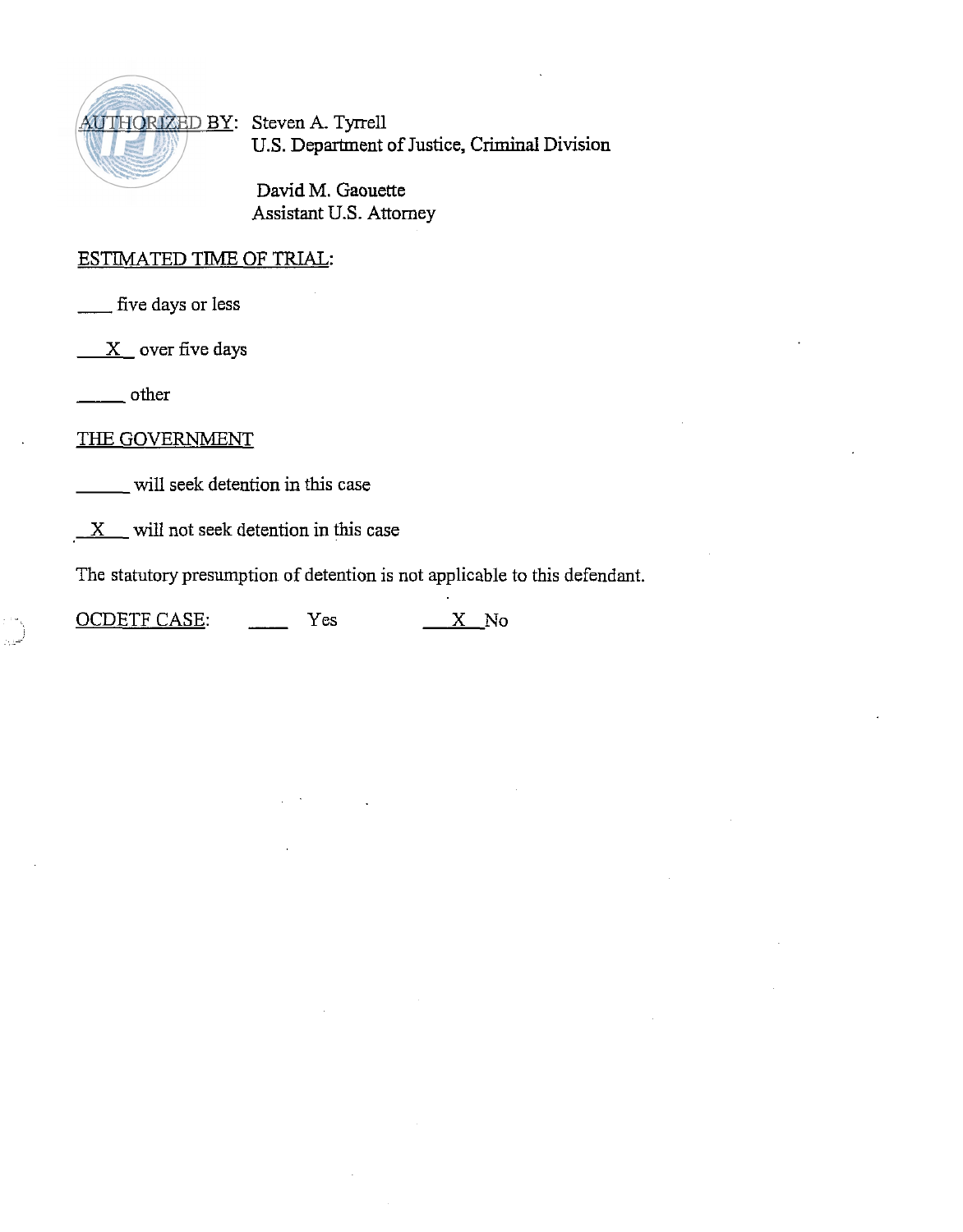

DATE: July 21,2003

 $\sim$  (

DEFENDANT: **IMRAN KAHN** DOB: 12/20/79 ADDRESS: In USMS Custody OFFENSE: **COUNT ONE: 18** U.S.C. *5* 371 Knowingly and willfully combine, conspire, confederate and agree with each other and with persons known and unknown to the Grand Jury to defraud the United States. LOCATION OF OFFENSE: Denver Metropolitan Area PENALTY: **COUNT ONE:**  NMT Five (5) years imprisonment; NMT a \$250,000 fine, or both; NMT Three **(3)** years supervised release; \$100.00 Special Assessment AGENT: Stuart P. Hoff, Senior Special Agent Bureau of Immigration and Customs Enforcement U.S. Department of Homeland Security AUTHORIZED BY: Steven A. Tyrrell US. Department of Justice, Criminal Division David M. Gaouette Assistant U.S. Attorney